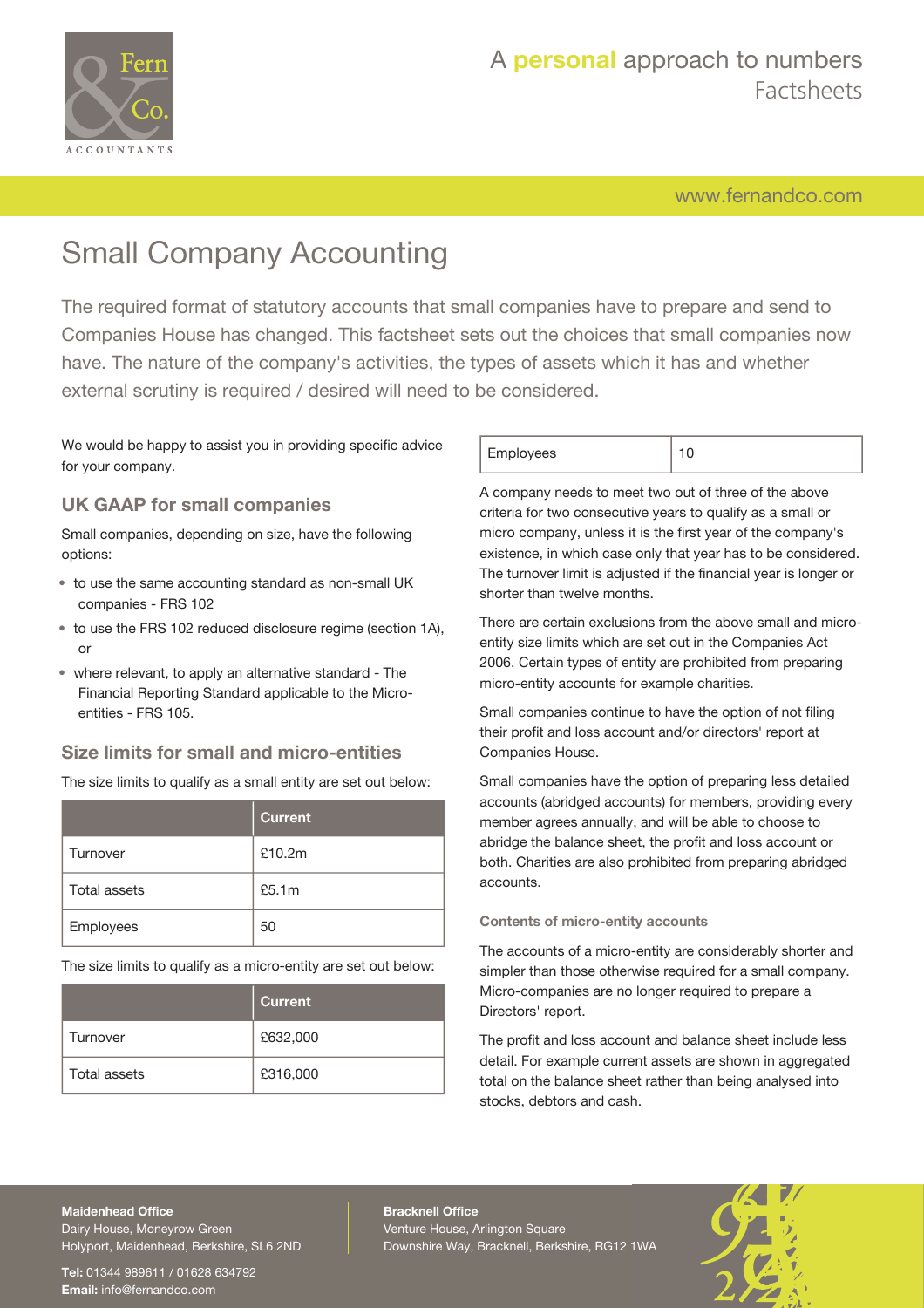

## A **personal** approach to numbers Factsheets

## [www.fernandco.com](http://www.fernandco.com)

Notes of the following should be disclosed at the foot of the balance sheet:

- off balance sheet arrangements
- average monthly employees
- directors' advances, credits and guarantees, and
- guarantees, contingencies and other financial commitments.

Only the balance sheet and the footnotes need to be filed at Companies House. The profit and loss account does not need to be filed.

The company does not need to produce (nor file) typical small company notes such as:

- accounting policies
- post balance sheet events, and
- related party transactions.

Fair value accounting and alternative accounting rules cannot be applied in micro-entity accounts, meaning no revaluations or measurement at fair value is permitted.

#### **Contents of FRS 102 1A accounts**

The financial statements of a small entity must give a true and fair view of the assets, liabilities, financial position and profit or loss of the small entity for the reporting period.

A complete set of financial statements of a small entity must include all of the following:

- a statement of financial position as at the reporting date
- an income statement for the reporting period, and
- notes to the accounts.

A statement of cashflows is not required.

The following may however be required in order to show a true and fair view:

- when a small entity recognises gains or losses in other comprehensive income it is encouraged to present a statement of total comprehensive income, and
- when a small entity has transactions with equity holders it is encouraged to present a statement of changes in equity or a statement of income and retained earnings.

In relation to the notes of the accounts one significant exemption is available in relation to related party transactions. Only material related party transactions which are not concluded under normal market conditions will need to be considered for disclosure.

**Comparison of FRS 102 1A accounts and FRS 105**

The table below sets out the requirements including those encouraged for FRS 102 Section 1A and FRS 105:

|                                                                                                                       | <b>FRS 102</b><br>(Section 1A) | <b>FRS 105</b> |
|-----------------------------------------------------------------------------------------------------------------------|--------------------------------|----------------|
| Directors' report                                                                                                     | Yes                            | no             |
| Profit and loss<br>account                                                                                            | Yes                            | Yes            |
| Statement of<br>comprehensive<br>income $/$<br>Statement of total<br>recognised gains/<br>losses                      | Encouraged                     | No             |
| Statement of<br>changes in equity<br>/ Statement of<br>income &<br>retained earnings<br>/ shareholders'<br>funds note | Encouraged                     | No             |
| <b>Balance sheet</b>                                                                                                  | Yes                            | Yes            |

### **Maidenhead Office**

Dairy House, Moneyrow Green Holyport, Maidenhead, Berkshire, SL6 2ND

**Tel:** 01344 989611 / 01628 634792 **Email:** [info@fernandco.com](mailto:info@fernandco.com)

**Bracknell Office** Venture House, Arlington Square Downshire Way, Bracknell, Berkshire, RG12 1WA